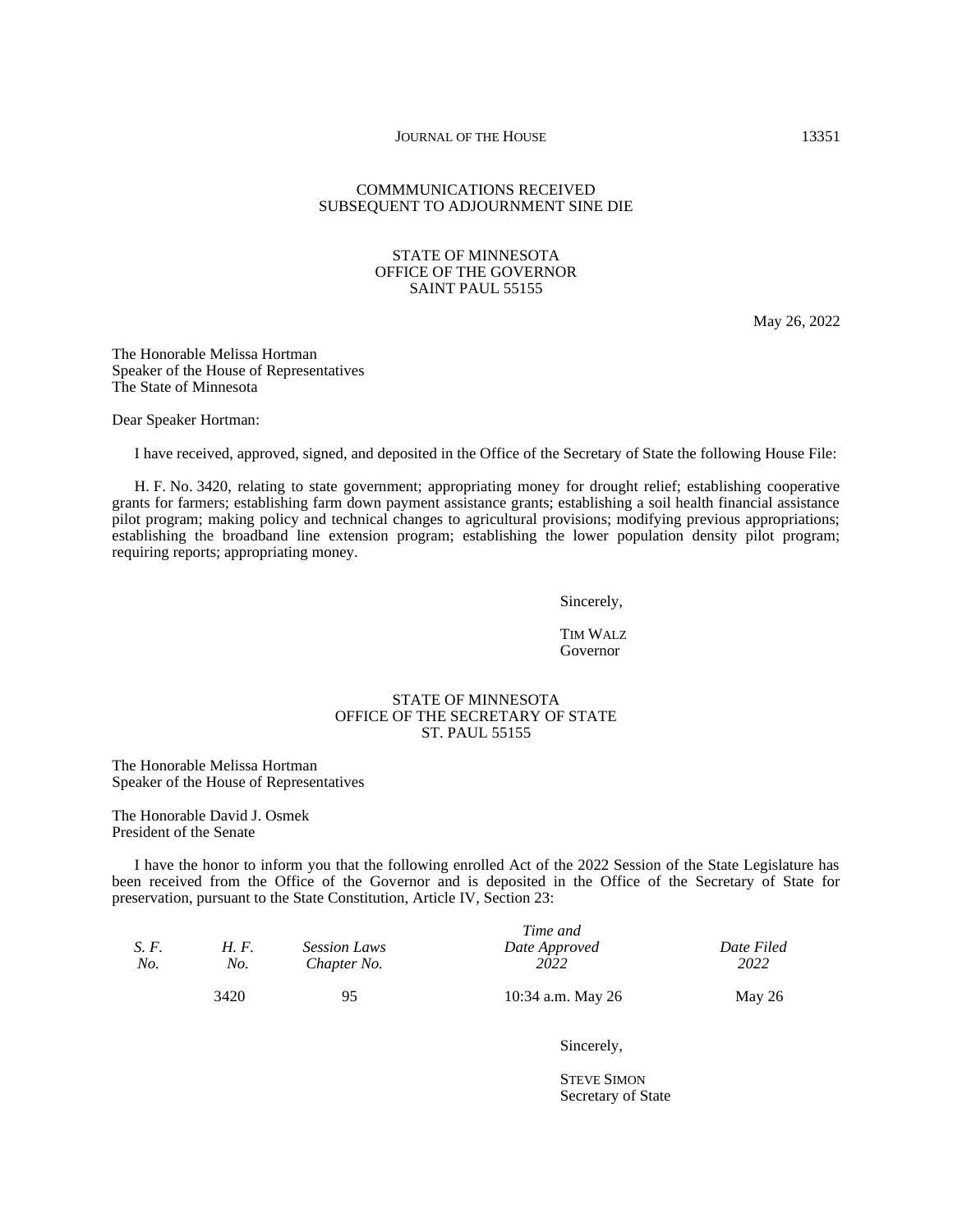### STATE OF MINNESOTA OFFICE OF THE GOVERNOR SAINT PAUL 55155

June 2, 2022

The Honorable Melissa Hortman Speaker of the House of Representatives The State of Minnesota

Dear Speaker Hortman:

I have received, approved, signed, and deposited in the Office of the Secretary of State the following House Files:

H. F. No. 4670, relating to claims against the state; providing for the settlement of certain claims; appropriating money.

H. F. No. 1442, relating to the military; modifying the Minnesota Code of Military Justice; making changes to data provisions; modifying certain requirements and qualifications; making jurisdictional and appellate changes; providing punitive article updates; providing punishable offenses under the military code; providing penalties.

H. F. No. 3001, relating to local government; allowing certificates of discharge from the armed forces of the United States of America to be recorded with the county recorder without a fee.

H. F. No. 3775, relating to commerce; modifying registration filing for franchises.

H. F. No. 3255, relating to commerce; establishing a supplemental budget for the Department of Commerce; adding and modifying provisions governing insurance, financial institutions, and other entities regulated by the Department of Commerce; making technical changes to various provisions administered by the Department of Commerce; updating references to federal law; appropriating money; requiring reports.

H. F. No. 3400, relating to business organizations; governing fraudulent business filings.

H. F. No. 1829, relating to commerce; prohibiting discrimination against organ or bone marrow donors by certain insurers.

H. F. No. 4065, relating to state government; modifying provisions governing the Department of Health, health care, health-related licensing boards, health insurance, community supports, behavioral health, continuing care for older adults, child and vulnerable adult protection, economic assistance, direct care and treatment, preventing homelessness, human services licensing and operations, the Minnesota Rare Disease Advisory Council, nonintoxicating hemp regulation, organ donation regulation, mandated reports, and long-term care consultation services; making forecast adjustments; requiring reports; appropriating money.

H. F. No. 2725, relating to state government; establishing a statutory procedure to assess the competency of a defendant to stand trial; providing for contested hearings; establishing continuing supervision for certain defendants found incompetent to stand trial; establishing requirements to restore certain defendants to competency; providing for administration of medication; establishing forensic navigators; requiring forensic navigators to provide services to certain defendants; establishing dismissal plans for certain defendants found incompetent to stand trial; providing for jail-based competency restoration programs; establishing the State Competency Restoration Board and certification advisory committee; creating and modifying certain mental health provisions; creating temporary medical permits; requiring a report; appropriating money.

Sincerely,

TIM WALZ Governor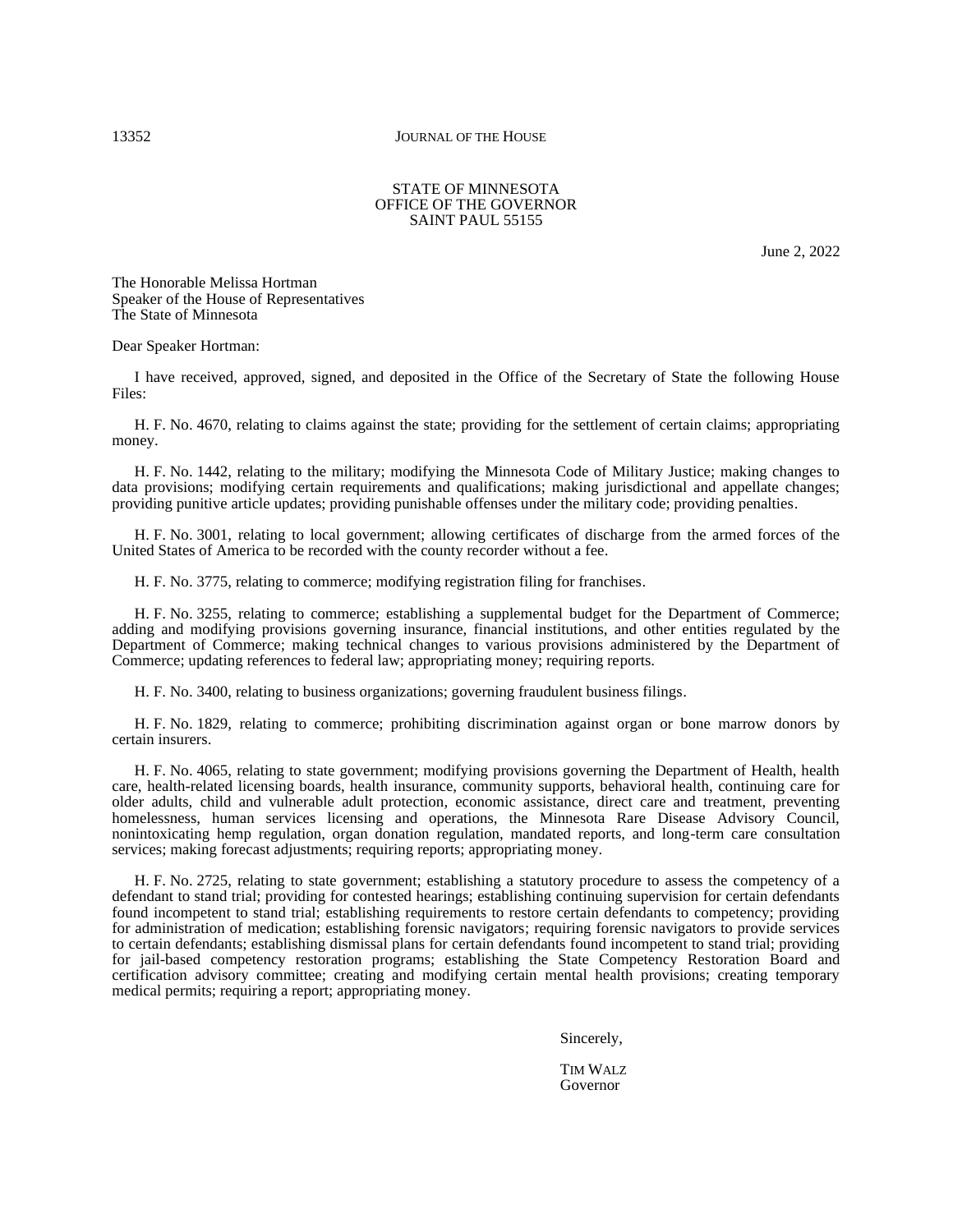#### STATE OF MINNESOTA OFFICE OF THE SECRETARY OF STATE ST. PAUL 55155

The Honorable Melissa Hortman Speaker of the House of Representatives

The Honorable David J. Osmek President of the Senate

I have the honor to inform you that the following enrolled Acts of the 2022 Session of the State Legislature have been received from the Office of the Governor and are deposited in the Office of the Secretary of State for preservation, pursuant to the State Constitution, Article IV, Section 23:

|       | Time and |                     |                      |            |  |  |
|-------|----------|---------------------|----------------------|------------|--|--|
| S. F. | H.F.     | <b>Session Laws</b> | Date Approved        | Date Filed |  |  |
| No.   | No.      | Chapter No.         | 2022                 | 2022       |  |  |
| 3503  |          | 87                  | $2:07$ p.m. June 2   | June 2     |  |  |
|       | 4670     | 88                  | $2:07$ p.m. June 2   | June 2     |  |  |
|       | 1442     | 89                  | $2:08$ p.m. June $2$ | June 2     |  |  |
|       | 3001     | 90                  | $2:08$ p.m. June $2$ | June 2     |  |  |
|       | 3775     | 91                  | $2:08$ p.m. June $2$ | June 2     |  |  |
| 4476  |          | 92                  | $2:08$ p.m. June $2$ | June 2     |  |  |
|       | 3255     | 93                  | $2:08$ p.m. June $2$ | June 2     |  |  |
|       | 3400     | 96                  | $2:09$ p.m. June 2   | June 2     |  |  |
|       | 1829     | 97                  | $2:09$ p.m. June 2   | June 2     |  |  |
|       | 4065     | 98                  | $2:09$ p.m. June $2$ | June 2     |  |  |
|       | 2725     | 99                  | $2:09$ p.m. June $2$ | June 2     |  |  |

Sincerely,

STEVE SIMON Secretary of State

#### STATE OF MINNESOTA OFFICE OF THE GOVERNOR SAINT PAUL 55155

June 3, 2022

The Honorable Melissa Hortman Speaker of the House of Representatives The State of Minnesota

Dear Speaker Hortman:

I have received, approved, signed, and deposited in the Office of the Secretary of State the following House File:

H. F. No. 3765, relating to natural resources; appropriating money from environment and natural resources trust fund; providing for extensions and transfers; modifying requirements for expending trust fund money; requiring a report.

Sincerely,

TIM WALZ Governor